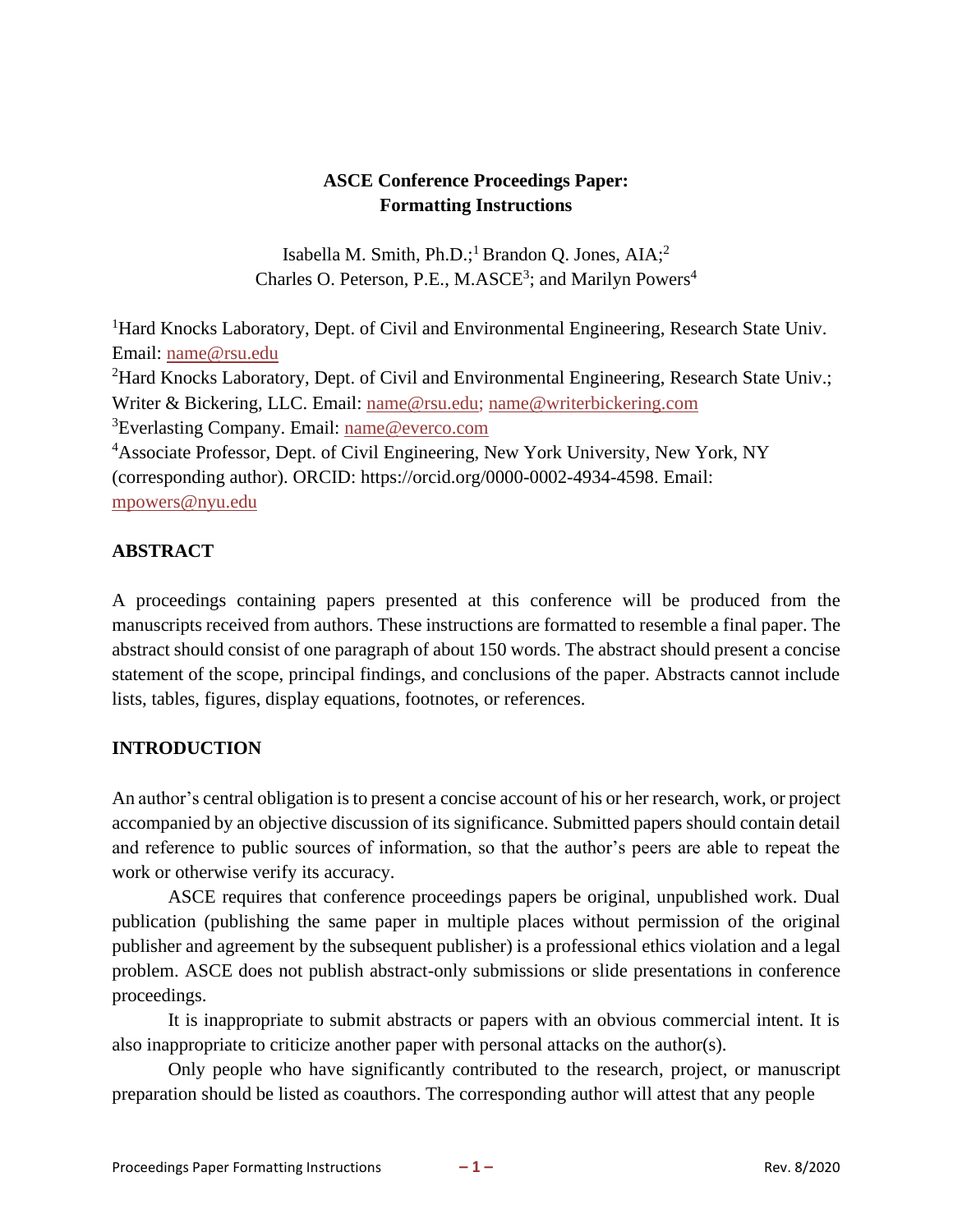named as coauthors have seen the final version of the paper and agreed to its submission for publication.

The authors of proceedings papers are expected to present their papers in person at the conference or to find a substitute to present the paper.

Proceedings papers may **not** be published later as journal articles, unless the papers have been **substantially revised** to include new or additional material.

Proceedings papers are eligible for discussions and closures, which will be posted with the paper in ASCE Library.

## **REQUIREMENTS FOR SUBMITTING A PAPER**

**Paper Length.** The maximum paper length is determined by your conference committee. Please consult your conference website for this information.

**Submission Deadlines.** If your paper has been accepted, please submit the final version of your paper by the deadline established by the conference committee or proceedings editor. Review your paper carefully before you submit the final version. **Once a paper has been uploaded, reviewed by the author, and officially submitted, it is not possible to edit the document.**

**Approvals.** Before submitting a paper, authors must obtain approvals from such interested parties as the authors' employers, clients, project owners, and government agencies.

**Copyright Transfer.** Each paper must be accompanied by an [ASCE Authorship Originality and](http://ascelibrary.org/userimages/ContentEditor/1412622184009/ASCE%20Authorship%20originality%20and%20CTA%20form.pdf) [Copyright Transfer Agreement](http://ascelibrary.org/userimages/ContentEditor/1412622184009/ASCE%20Authorship%20originality%20and%20CTA%20form.pdf) signed by the one author on behalf of all the authors. (See *[Copyright](http://dx.doi.org/10.1061/9780784478998.ch08) Ba[sics](http://dx.doi.org/10.1061/9780784478998.ch08)* for more information on ASCE's copyright requirements, an explanation of what authors can do with their own material, and sponsored access options.)

**Permissions.** Any materials that are not the original work of the authors of a proceedings paper must have the source identified at the end of a text extract or in a credit line immediately below the figure or table. The **authors** of each paper are responsible for securing permissions for nonoriginal materials and must be able to provide the permission documents if requested by ASCE Publications. ASCE Publications reserves the right to eliminate from the published proceedings any figures or tables lacking appropriate permission and to make editorial changes as necessary.

*[Permissions Basics](http://dx.doi.org/10.1061/9780784478998.ch09)* contains information on what needs permission and how to obtain it*.*

## **MANUSCRIPT FORMATTING**

A proceedings paper consists of a title; an author byline and affiliation(s); an abstract; the text with optional tables, figures, and mathematics; a conclusion; and references. Acknowledgments, appendixes, and notations are optional.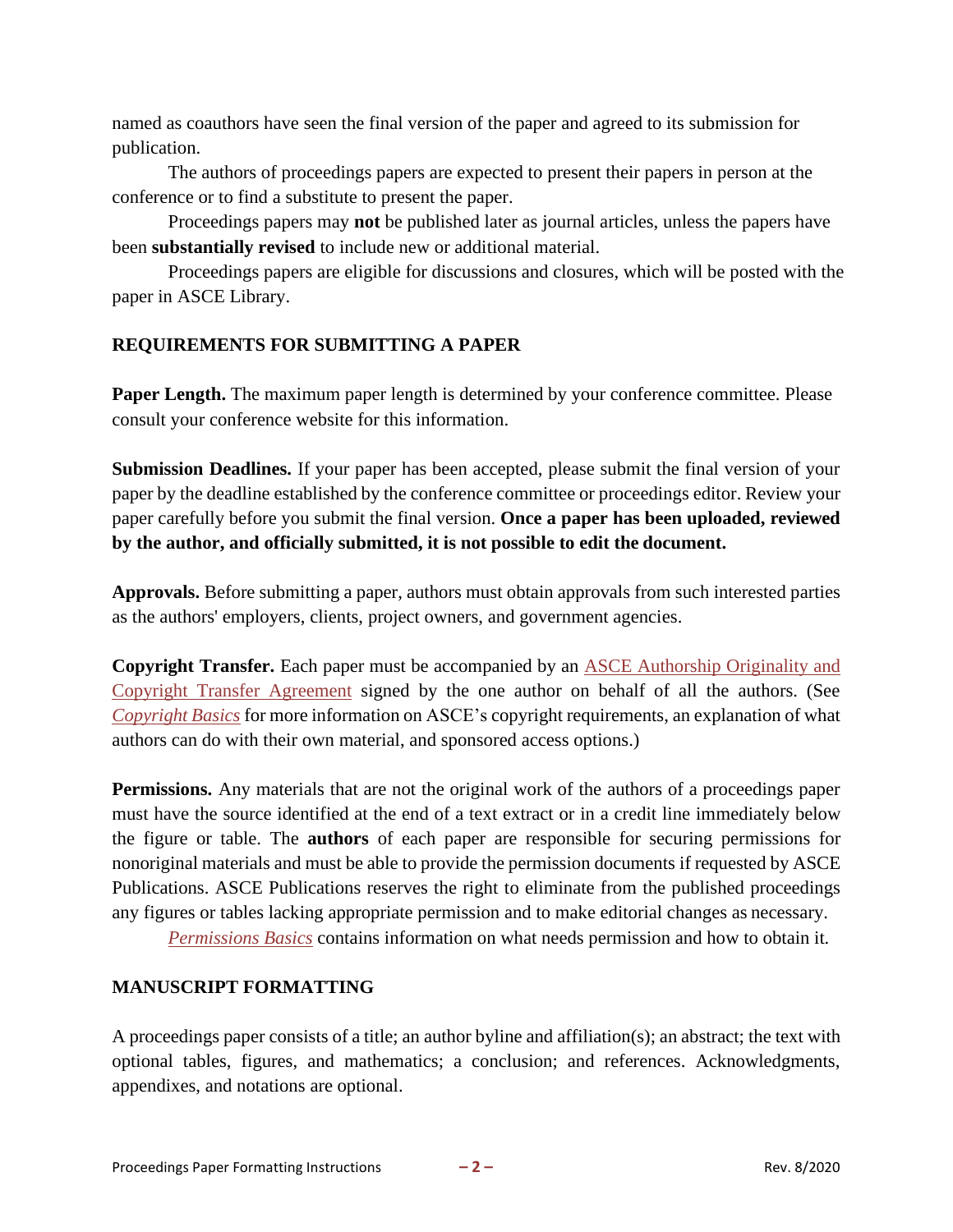Length. Length is determined by the conference technical committee or proceedings editor. Total paper length includes all text, graphics, references, and appendixes.

**Point size and font.** Use 12 point type for text, captions, and author contact information. For type within figures or tables, the 12 point size is preferred. ASCE Publications recommends selecting a serif text font such as Times Roman. *Italics,* **bold,** and *bold italics* may be used; using only one "family" of typefaces yields the cleanest results.

**Headers and** footers**.** Do not put any information in the header. The only acceptable content in the footer is a single page number.

Layout. All text must be single-spaced. Page design should be consistent throughout the paper. Margins should be 1 inch (34 mm) on all sides, and all elements (text, figures, tables, captions) must fit within those margins.

**Figures and tables.** All graphics (photos, line art, graphs, charts, tables, etc.) must be included electronically (embedded) within the document and fit within the margin settings.

Illustrations should be single numbered consecutively as they are presented (Figure 1, Figure 2, etc., and Table 1, Table 2, etc.). Each figure should be mentioned in the text or "called out." Do **not** use field codes or any other internal links—they may cause error messages in the text.

Figures may be placed in the text or in a "gallery" at the end of the paper. More than one figure may appear on a page. Do not wrap text around the figure, even to save space. Portrait orientation is preferred; landscape-orientated figures and tables may be altered to fit.

**Captions and legends.** A descriptive caption, including figure number, should be placed directly *below* the illustration (see Figure 1). A descriptive legend, including table number, should be placed immediately *above* the table.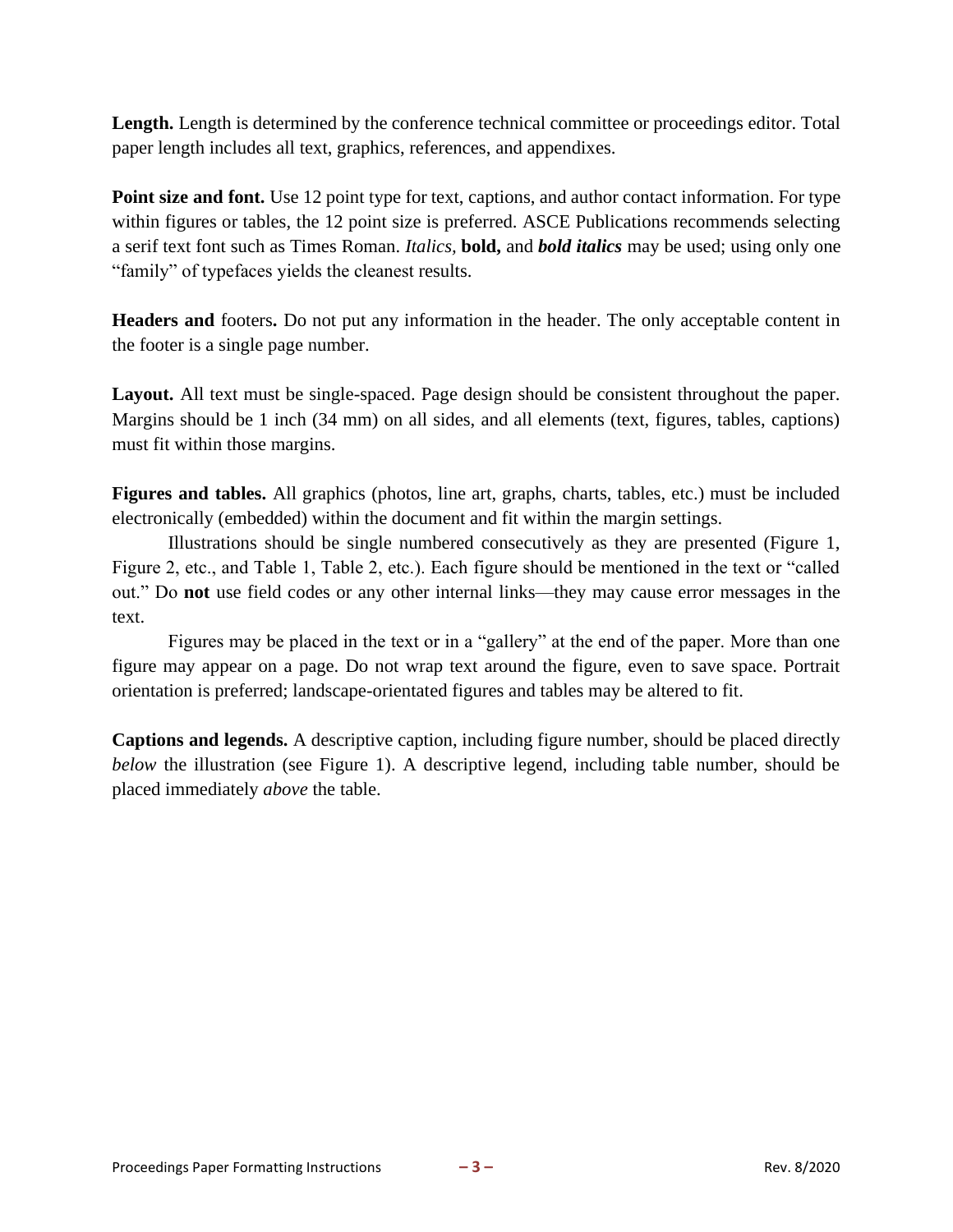

**Figure 1. Sample line art illustration. If taken from a prior publication, credit should read (Source: Smith and Jones 2018). If supplied by an outside source, credit should read (Image courtesy of copyright holder. Used with permission.).**

**Style.** The paper must be written in the best possible technical and grammatical English. Titles should be concise and should describe the content of the paper. If you have a long title, please consider a **Title: Subtitle** format. More information on [writing style](http://dx.doi.org/10.1061/9780784478998.ch11) is available online.

**Mathematics.** All mathematics must be embedded in the text. Equations need to be numbered *only* if they are referred to more than once. If numbering is necessary, equations should be single numbered consecutively as they are presented (Eq. 1, Eq. 2, etc.). More information on [mathematics style](http://dx.doi.org/10.1061/9780784478998.ch16) is available online.

**System of units.** ASCE encourages the use of SI units. For more information about SI units, visit the Web sites of the [U.S. Metric Association](http://lamar.colostate.edu/~hillger/) (USMA), Inc. or the [National Institute of Standards](http://physics.nist.gov/cuu/Units/index.html) [and Technology](http://physics.nist.gov/cuu/Units/index.html) (NIST) or consult the book *[Metric Units in Engineering: Going SI.](http://ascelibrary.org/doi/book/10.1061/9780784400708)*

**Author contact information.** A sample of author contact information is shown on the first page of these instructions. The following information may be provided for all authors of the paper: author's full name; academic degrees or honorifics; professional licenses; ASCE membership grade; current employment affiliation; ORCID ID; and e-mail address. Note that each author has one and only one note with contact information. Multiple authors with the same employment affiliation or mailing address must have separate notes.

**References.** All factual material that is not original with the author must be accompanied by a reference to its source. ASCE prefers the author-date system of referencing. The authordate system has two parts, the text citation and the reference list.